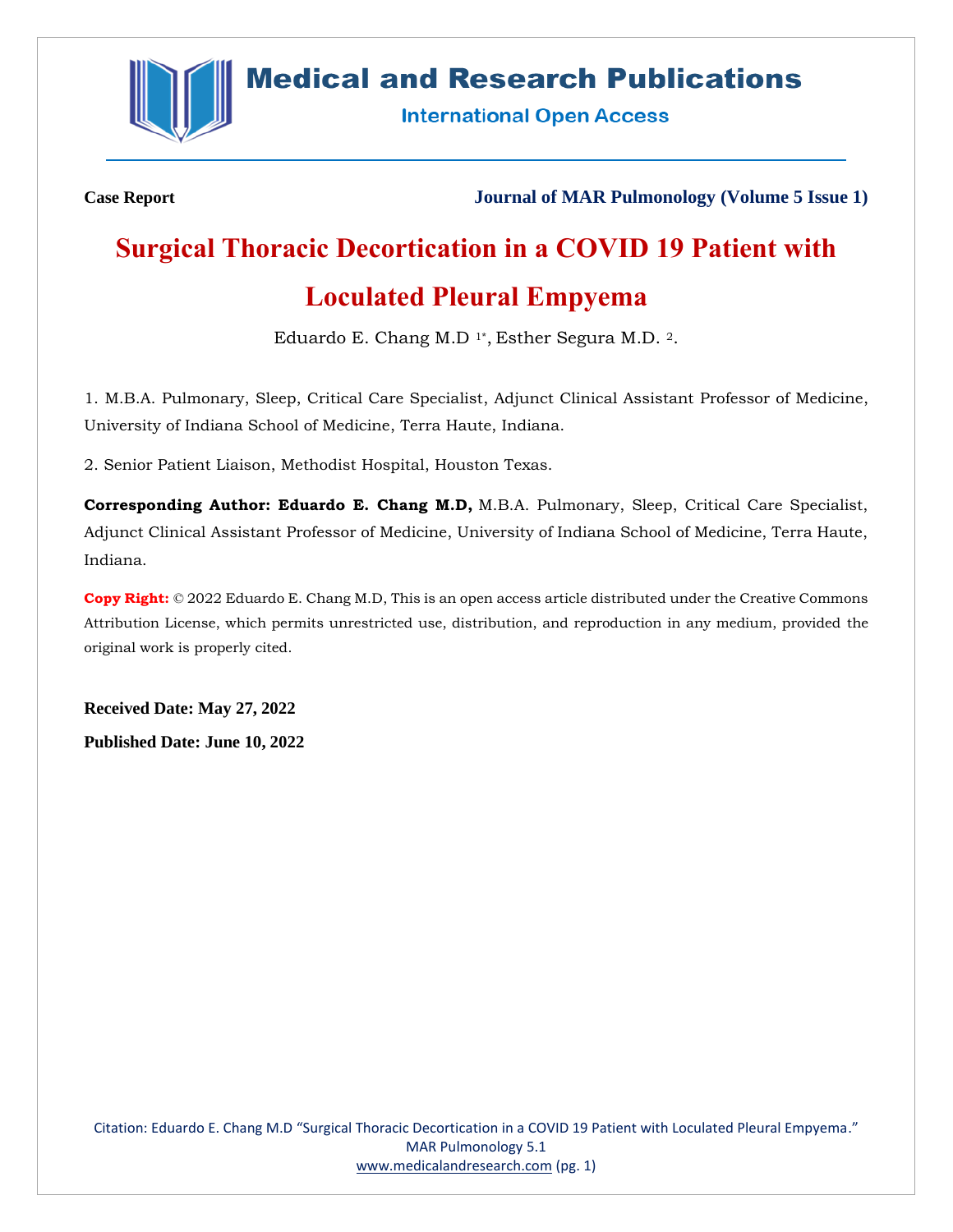*Patient: Male, 55-year-old Male*

*Final Diagnoses: Pleural effusion, pneumonic effusion, pleural empyema, decortication* 

*MeSH Keywords: Pleural effusion, Lung Pleura Trapped lung*

*Objective: Unusual clinical course* 

#### **Background**

Decortication is a surgical procedure that allows one to remove proteinaceous deposits that form around the lung. This fibrous tissue overlying the lung, chest wall and diaphragm can cause the lung not to expand. Patient may develop dyspnea and decreased exercise tolerance. The definite therapy to resolve this condition is decortication. The most common cause of lung entrapment includes malignant pleural effusion, complicated parapneumonic effusions and endobronchial obstruction that causes pneumonia with atelectasis. Pleural effusion in a COVID 19 patient is rare. We present a rare case of the decortication of a COVID 19 patient that survived acute hospitalization but subsequently develop pleural empyema. Despite chest tube, thoracotomy and drainage, the patient required decortication which is a more definitive treatment of this condition. There have been a handful of cases reported in the literature of pleural empyema after bilateral COVID 19 pneumonia. They usually present with many challenges, requiring mechanical ventilation, chest tube, thoracoscopy and drainage. Decortication is still a more definite way for therapy and can be useful to resolve this emergent complication.

#### **Case**

55-year-old male with history of COPD, hypertension, cardiac disease. Patient came to the emergency room with dyspnea, cough, and SOB. Patient was found to be hypoxic and started on 5 liters of oxygen. Rapid PCR for COVID 19 was positive CXR found bilateral ground glass changes. The C reactive protein was 175 mg/l, WBC 11, 000. His vitals were pulse of 105, respiratory rate of 13, O2 saturation of 85% in room air. He had some rales on exam. Patient was admitted to a COVID medical floor, he was treated with Remdesivir, dexamethasone, vancomycin and meropenem. Patient was found to have a pleural effusion on the right side of the hemithorax. The Fluid analyses showed a LDH of 1980, and total protein of 450. Initial gram stain was negative and fluid pH of 7.21. Fluid was consistent with exudative effusion and suggested empyema. We decided to do a decortication to clean and expand the trapped lung and to evacuate purulent material. There was an increase of inflammation indexes.

Citation: Eduardo E. Chang M.D "Surgical Thoracic Decortication in a COVID 19 Patient with Loculated Pleural Empyema." MAR Pulmonology 5.1 [www.medicalandresearch.com](http://www.medicalandresearch.com/) (pg. 2)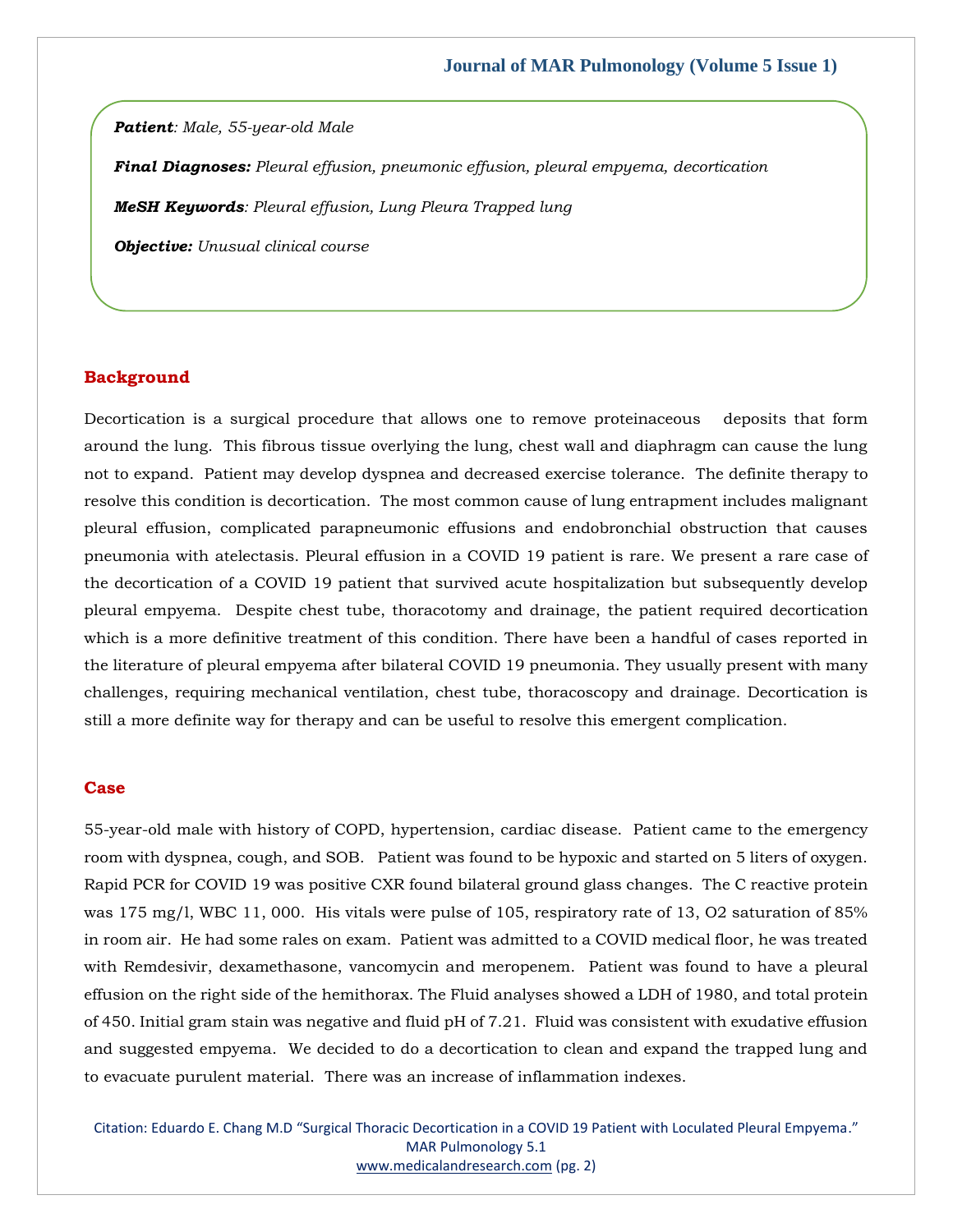## **Journal of MAR Pulmonology (Volume 5 Issue 1)**

The goal was to liberate the lung and to clean the purulent fluid which turned to be negative at microbiological cultures and gram stain. Post procedure the patient improved, he tested negative for COVID 19, five weeks later. Patient recovered well without any additional complications.



Image of decortication. Right Upper Lobe and Right Lower Lobe are visualized

### **Discussion**

Pleural effusion is a very uncommon complication of COVID 19. Several case series have been reported but with very low numbers. Anything that causes inflammation and increases production of fibrinous material or impairs reabsorption through the lymphatic system will increased the production of pleural proteins and fluid. COVID 19 creates a very pro inflammatory state. The virus promotes a strong inflammatory response with a large inflammatory cytokine release and direct damage of the alveolar epithelium. The body is fighting a highly viral infection, with an increased likelihood of a super infection, in addition the body has a lack of mobility promoting the production of pleural fluid.

We propose considering decortication as a surgical alternative for these patients. It is a relative benign procedure that can be performed through a video assisted thoracoscopy. Thoracic empyema and pleural effusions can also be treated by drainage catheters. Nevertheless, non-operative management with prolonged infection can increase the risk of mortality, sepsis, and morbidity.

Citation: Eduardo E. Chang M.D "Surgical Thoracic Decortication in a COVID 19 Patient with Loculated Pleural Empyema." MAR Pulmonology 5.1 [www.medicalandresearch.com](http://www.medicalandresearch.com/) (pg. 3)